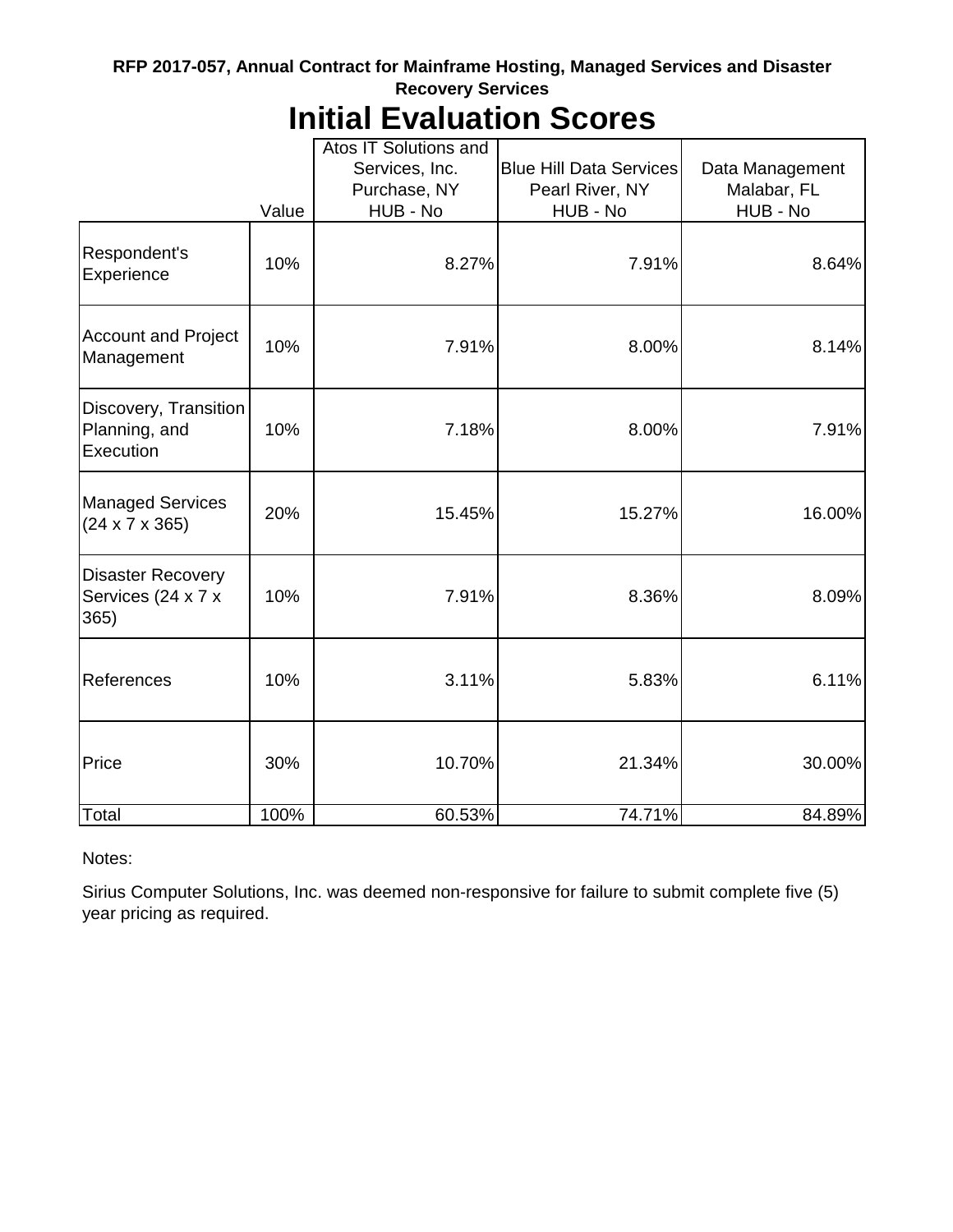#### **RFP 2017-057, Annual Contract for Mainframe Hosting, Managed Services and Disaster Recovery Services**

# **Initial Evaluation Scores**

|                                                        |       |                        | <b>Sungard Availability</b> | <b>The Consultants</b> |  |
|--------------------------------------------------------|-------|------------------------|-----------------------------|------------------------|--|
|                                                        |       | <b>IBM Corporation</b> | Services, LP                | Consortium, Inc.       |  |
|                                                        |       | Coppell, TX            | Wayne, PA                   | (TCC)                  |  |
|                                                        | Value | HUB - No               | HUB - No                    | Indianapolis, IN       |  |
| Respondent's<br>Experience                             | 10%   | 7.18%                  | 7.45%                       | 8.09%                  |  |
| <b>Account and Project</b><br>Management               | 10%   | 6.64%<br>7.09%         |                             | 8.73%                  |  |
| Discovery, Transition<br>Planning, and<br>Execution    | 10%   | 7.27%                  | 7.64%                       | 8.27%                  |  |
| <b>Managed Services</b><br>$(24 \times 7 \times 365)$  | 20%   | 12.73%                 | 16.00%                      | 16.91%                 |  |
| <b>Disaster Recovery</b><br>Services (24 x 7 x<br>365) | 10%   | 4.18%                  | 7.55%                       | 8.45%                  |  |
| References                                             | 10%   | 3.17%                  | 9.56%                       | 8.56%                  |  |
| Price                                                  | 30%   | 18.73%                 | 12.15%                      | 13.07%                 |  |
| Total                                                  | 100%  | 59.90%                 | 67.44%                      | 72.08%                 |  |

Notes:

Sirius Computer Solutions, Inc. was deemed non-responsive for failure to submit complete five (5) year pricing as required.